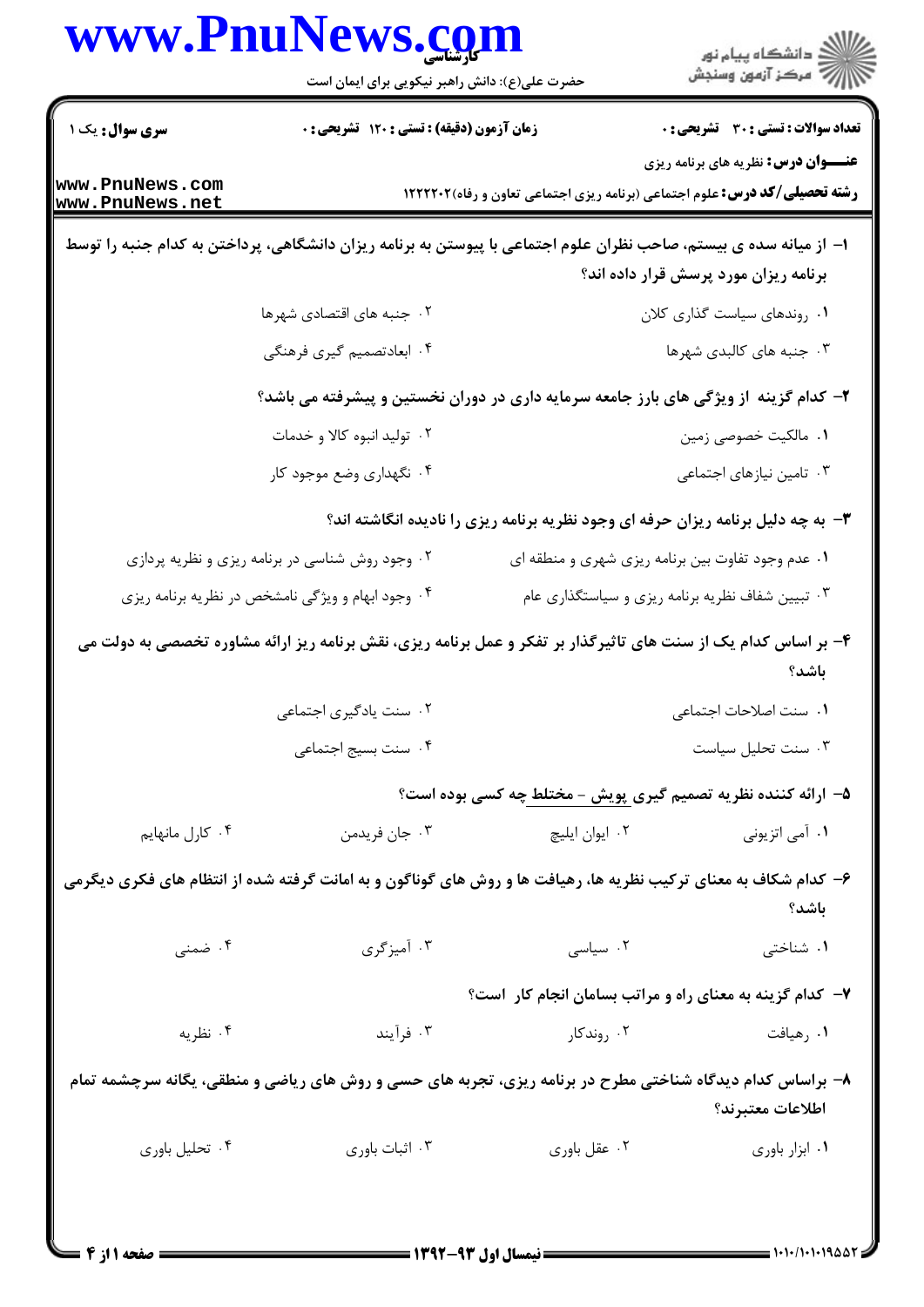|                                    | حضرت علی(ع): دانش راهبر نیکویی برای ایمان است                                                                |                                                                                    | ڪ دانشڪاه پيام نور<br>/> مرڪز آزمون وسنڊش    |  |
|------------------------------------|--------------------------------------------------------------------------------------------------------------|------------------------------------------------------------------------------------|----------------------------------------------|--|
| <b>سری سوال : ۱ یک</b>             | زمان آزمون (دقیقه) : تستی : ۱۲۰ تشریحی : ۰                                                                   |                                                                                    | <b>تعداد سوالات : تستی : 30 ٪ تشریحی : 0</b> |  |
| www.PnuNews.com<br>www.PnuNews.net |                                                                                                              | <b>رشته تحصیلی/کد درس:</b> علوم اجتماعی (برنامه ریزی اجتماعی تعاون و رفاه)۱۲۲۲۲۰۲  | <b>عنـــوان درس:</b> نظریه های برنامه ریزی   |  |
|                                    | ۹– کوتاهی در کنارآمدن با نسبیت باوری، از انتقادات اساسی بر کدام نوع شناخت شناسی می باشد؟                     |                                                                                    |                                              |  |
|                                    | ۰۲ شناخت شناسی آرمان باور                                                                                    |                                                                                    | ۰۱ شناخت شناسی عقل باور                      |  |
|                                    | ۰۴ شناخت شناسی آداب باور                                                                                     |                                                                                    | ۰۳ شناخت شناسی اثبات باور                    |  |
|                                    | ۱۰- کدام مشکل باعث می شود که در ۖ واقع باوری، تعداد مشخصی از روابط پیچیده به صورت مواردی از یک ساز و کار عام |                                                                                    | وانمود شود؟                                  |  |
| ۰۴ عدم دقت کافی                    | ۰۳ انگاشت نگری                                                                                               | ۲. تحلیل گری                                                                       | ۱. كاهش گرى                                  |  |
|                                    | 11- کدام گزینه از اثرات نظریه بر عمل برنامه ریزی شهری می باشد؟                                               |                                                                                    |                                              |  |
|                                    | ۰۱ شناسایی و تحلیل پدیده های برنامه ریزی بر حسب چهارچوب نظری متفاوت، یکسان است.                              |                                                                                    |                                              |  |
|                                    | ۰۲ آینده نگری ها، فرضیات پایه و سیاست های مبتنی بر آن پایه نظریه های مدیریت شهری است                         |                                                                                    |                                              |  |
|                                    | ۰۳ نظریه می تواند سیاستگذاری شهری را به صورت غیرمستقیم هدایت، کنترل و تصحیح نماید.                           |                                                                                    |                                              |  |
|                                    | ۰۴ نظریه های اقتصادی متفاوت می توانند برسیاستگذاری شهری اثرات غیرمستقیمی وارد آورند.                         |                                                                                    |                                              |  |
|                                    |                                                                                                              | ۱۲- ارتقای تجربه باوری تا سطح روش، منجر به شکل گیری کدام مکتب می گردد؟             |                                              |  |
| ۰۴ شکل باوری                       | ۰۳ کنش باوری                                                                                                 | ۰۲ تصمیم باوری                                                                     | ۰۱ عملیات باوری                              |  |
|                                    |                                                                                                              | ۱۳- مکتب صورت باوری در مواجهه با کدام مشکل روش شناسی می باشد؟                      |                                              |  |
|                                    |                                                                                                              | ۰۱ شیوه عمل را جایگزین نظریه می کند و به تمام ساختارهای علمی کنونی بی اعتناست.     |                                              |  |
|                                    |                                                                                                              | ۲ . با نادیده گرفتن سطح کردمان ، بیانیه های خود را فقط در سطح نظری قرار می دهد.    |                                              |  |
|                                    |                                                                                                              | ۰۳ سطح کردمان را تا مقوله پدیده پایین می آورد و به ارائه نظریه های خرد توجه دارد.  |                                              |  |
|                                    |                                                                                                              | ۰۴ سطح نظری را نادیده می گیرد و سطح کردمان را به زمینه ای فشرده کاهش می دهد.       |                                              |  |
|                                    | ۱۴- کدام گزینه با باز-سازماندهی و طراحی نهادها و کارکرد برنامه ریزی سروکار دارد؟                             |                                                                                    |                                              |  |
|                                    | ۰۲ نظریه طرح انکار باوری                                                                                     |                                                                                    | ۰۱ برنامه ریزی در سطح یک                     |  |
|                                    | ۰۴ نظریه انتقادی عملگرا                                                                                      |                                                                                    | ۰۳ برنامه ریزی در سطح دو                     |  |
|                                    |                                                                                                              | <b>۱۵- کدام نظریه در برنامه ریزی بر وسیله ها و نه مقصد برنامه ریزی تمرکز دارد؟</b> |                                              |  |
|                                    | ۰۲ نظریه های روندکاری برنامه ریزی                                                                            |                                                                                    | ۰۱ نظریه های محتوایی برنامه ریزی             |  |
|                                    | ۰۴ نظریه تصمیم گیری برنامه ریزی                                                                              |                                                                                    | ۰۳ نظریه فرآورده های برنامه ریزی             |  |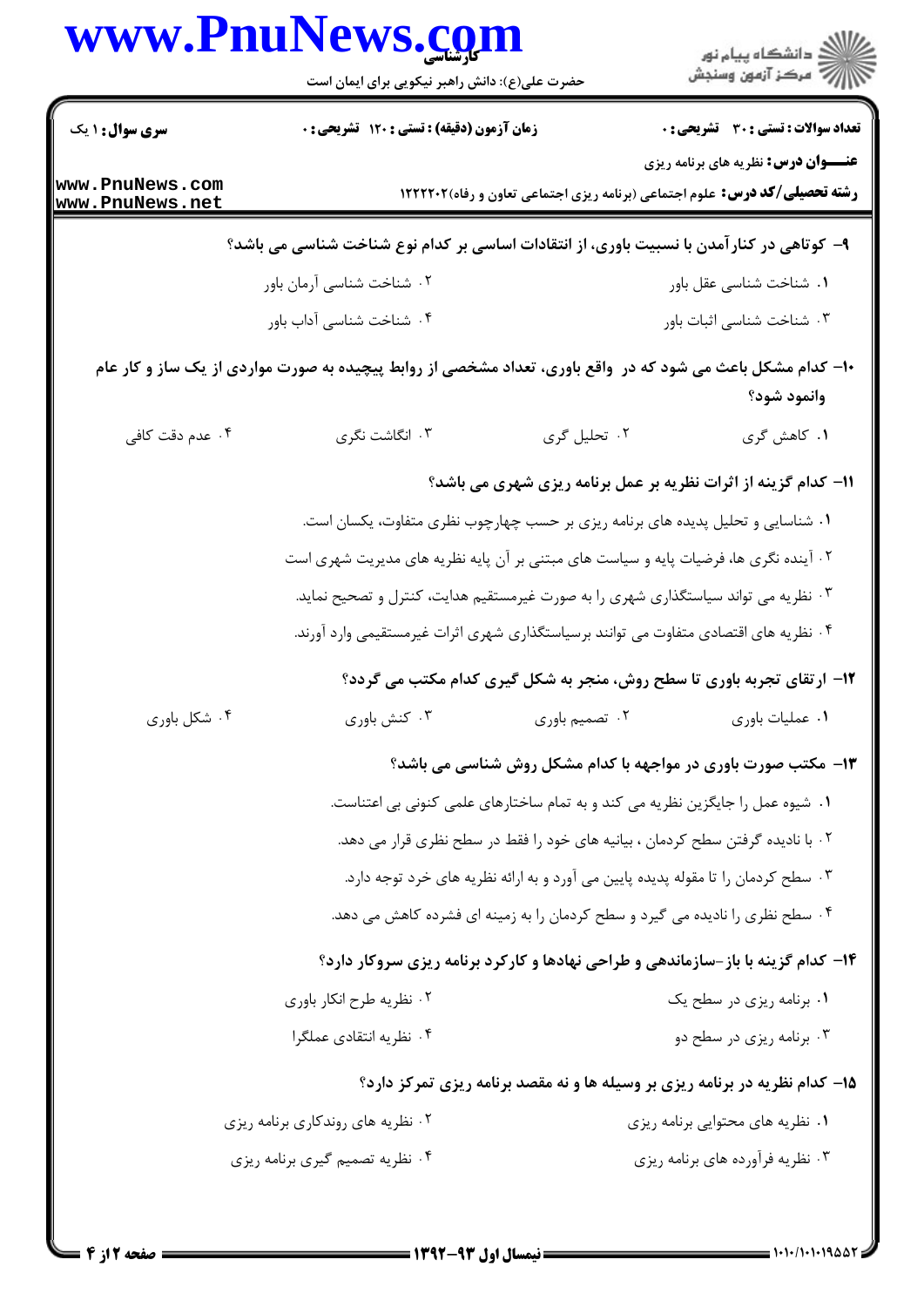|                                    | حضرت علی(ع): دانش راهبر نیکویی برای ایمان است                                     |                   | ڪ دانشڪاه پيام نور<br>پ <sup>ر</sup> مرڪز آزمون وسنڊش                                                                                                                |  |  |
|------------------------------------|-----------------------------------------------------------------------------------|-------------------|----------------------------------------------------------------------------------------------------------------------------------------------------------------------|--|--|
| <b>سری سوال : ۱ یک</b>             | زمان آزمون (دقیقه) : تستی : ۱۲۰ تشریحی : ۰                                        |                   | <b>تعداد سوالات : تستی : 30 ٪ تشریحی : 0</b>                                                                                                                         |  |  |
| www.PnuNews.com<br>www.PnuNews.net | <b>رشته تحصیلی/کد درس:</b> علوم اجتماعی (برنامه ریزی اجتماعی تعاون و رفاه)۱۲۲۲۲۰۲ |                   | <b>عنـــوان درس:</b> نظریه های برنامه ریزی                                                                                                                           |  |  |
|                                    | ۱۶– برنامه ریزی دادوستد مآبانه در برابر کدام موضع قرار می گیرد؟                   |                   |                                                                                                                                                                      |  |  |
| ۰۴ موضع نسبيت باور                 | ۰۳ موضع تكذيب عمل                                                                 | ۰۲ موضع تكذيب كار | ٠١. موضع بازجست باور                                                                                                                                                 |  |  |
|                                    |                                                                                   |                   | ۱۷- کدام نوع برنامه ریزی با تکیه بر توده مرده ، همچون مرجع نهایی تنظیم برنامه ها ، به دلیل توجه به محروم ترین افراد<br>جامعه با برنامه ریزی مساوات خواه همسو می شود؟ |  |  |
|                                    | ۰۲ برنامه ریزی دموکراتیک                                                          |                   | ٠١. برنامه ريزي سنتي گرا                                                                                                                                             |  |  |
|                                    | ۰۴ برنامه ریزی سلسله ای                                                           |                   | ۰۳ برنامه ریزی اندک افزا                                                                                                                                             |  |  |
|                                    |                                                                                   |                   | ۱۸- در گونه بندی پنج گانه نظریه های برنامه ریزی، کدام نظریه با بی اعتمادی به نظریه ها، رهیافت ها و کاربست های جاری،                                                  |  |  |
|                                    |                                                                                   |                   | عمل سیاسی را تجویز می کند؟                                                                                                                                           |  |  |
|                                    | ۰۲ نظریه انتقادی برنامه ریزی                                                      |                   | ۰۱ نظریه برنامه ریزی وکالتی                                                                                                                                          |  |  |
|                                    | ۰۴ برنامه گذاری ریاضی                                                             |                   | ۰۳ برنامه ریزی هنجارین                                                                                                                                               |  |  |
|                                    |                                                                                   |                   | ۱۹- برنامه ریزی حمل و نقل، تسهیلات عمومی و تاسیسات زیربنایی، جزء کدام یک از رهیافت ها یا مدل های نظری برنامه<br>ریزی به حساب می آید؟                                 |  |  |
| ۰۴ اجتماعی - اقتصادی               | ۰۳ ابزاری و متنی                                                                  | ۰۲ بخشی - کارکردی | ۰۱ نظری -محتوایی                                                                                                                                                     |  |  |
|                                    |                                                                                   |                   | +۲- توان تامین منابع برای انجام فعالیت ها یا دستیابی به اهداف مورد نظر، از ویژگی های کدام نوع برنامه ریزی می باشد؟                                                   |  |  |
|                                    | ۰۲ برنامه ریزی تخصیصی                                                             |                   | ۰۱ برنامه ریزی تنظیمی                                                                                                                                                |  |  |
|                                    | ۰۴ برنامه ریزی توسعه ای                                                           |                   | ۰۳ برنامه ریزی اخباری                                                                                                                                                |  |  |
|                                    |                                                                                   |                   | <b>۲۱</b> - کدام نوع برنامه ریزی بیشتر <u>نقش سو می</u> باشد تا آنکه <u>فرآیند سو</u> باشد؟                                                                          |  |  |
|                                    | ۰۲ برنامه ریزی جامع کل نگر                                                        |                   | ۰۱ برنامه ریزی وکالتی ویژه                                                                                                                                           |  |  |
|                                    | ۰۴ برنامه ریزی استبدادی                                                           |                   | ۰۳ برنامه ریزی بوروکراتیک                                                                                                                                            |  |  |
|                                    |                                                                                   |                   | <b>۲۲</b> - در کدام یک از انواع برنامه ریزی، به نقش سازمان های سیاسی برای هدایت و رفع کشمکش، اهمیت زیادی داده می شود؟                                                |  |  |
| ۰۴ توسعه ای                        | ۰۳ منطقه ای                                                                       | ۰۲ شهری           | ٠١. روستايي                                                                                                                                                          |  |  |
|                                    |                                                                                   |                   | ۲۳– هرگاه مشارکت تمام بهره مندان اصلی از برنامه در تنظیم سند برنامه جلب شود، کدام گزینه مورد تاکید است؟                                                              |  |  |
| ۰۴ مشارکت                          | ۰۳ مذاکره                                                                         | ۰۲ واداشت         | ۰۱ فرمان                                                                                                                                                             |  |  |